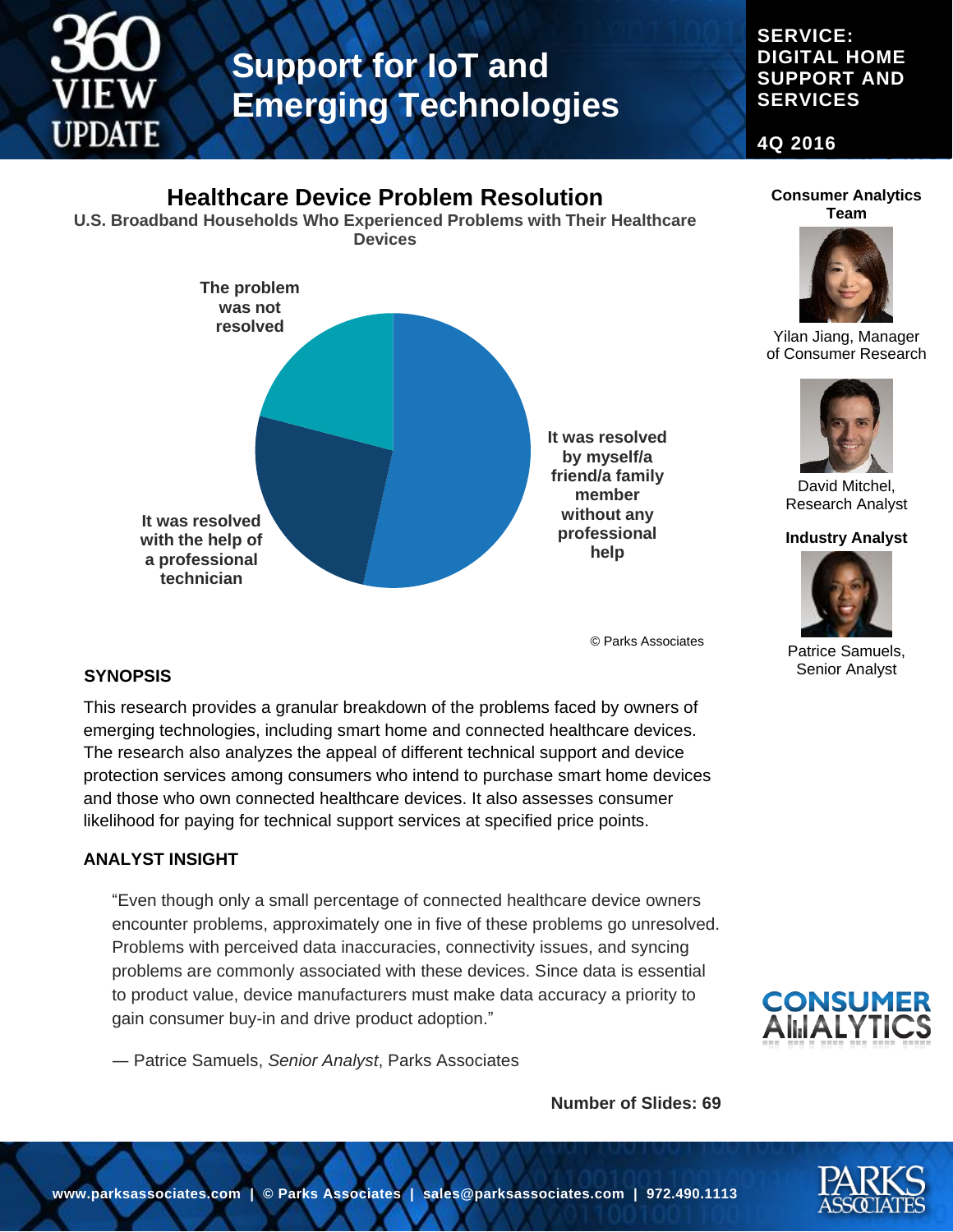

### **SERVICE: DIGITAL HOME SUPPORT AND SERVICES**

**4Q 2016**

## **CONTENTS**

- **About the Research**
- **Previous Research**
- **Industry Insight**

**Key Findings**

**Recommendations**

### **Smart Home Device Setup:**

- Smart Home Device Adoption (2014 2016)
- Method of Device Setup (2015 2016)
- Smart Home Device Installation (Q1/16)
- Smart Home Device Installation Cont. (Q1/16)
- Problems in Setting Up Smart Home Devices (2015 - 2016)
- Problems in Setting Up Devices by Smart Home Device (2015 - 2016)
- Problems in Setting Up Devices by Smart Home Device - Cont. (2015 - 2016)
- Problems Experienced During Device Setup by Age (Q1/16)
- Device Setup Preference (2015 2016)
- Device Setup Preference by Gender (Q1/16)

### **Smart Home Device Problems:**

- Smart Home Devices: Number of Technical Problems Experienced (Q1/16)
- Smart Home Devices: Technical Problems Experienced (Q1/16)
- Leading Smart Home Device Problems (2015 - 2016)
- Leading Smart Home Device Problems Cont. (2015 - 2016)
- Resolution of Smart Home Device Technical Problems (2015 - 2016)
- Resolution of Smart Home Device Technical Problems by Age (Q1/16)
- Company Contacted for Smart Home Device Support (Q1/16)
- Type and Cost of Professional Assistance Received (2015 - 2016)
- Type & Cost of Professional Assistance Received by Sources (Q1/16)
- Appeal of Support Services for Smart Home Devices (Q1/16)
- Appeal of Smart Home Device Support Services by Age (Q1/16)
- Appeal of Smart Home Device Support Services by Children at Home (Q1/16)
- Appeal of Smart Home Device Support Services by Home Size (Q1/16)
- Appeal of Support Services by Smart Home Device Purchase Intention (Q1/16)
- Likelihood of Paying for Technical Support Service at Specified Prices (Q1/16)

### **Adoption of Connected Healthcare Devices:**

- Number of Connected Healthcare Devices Owned (2013 - 2016)
- Adoption of Connected Healthcare Devices (2013 - 2016)

### **Healthcare Device Setup:**

- Connected Healthcare Device Setup (Q3/16)
- Device Setup Problems Experienced (Q3/16)
- Actions Taken to Resolve Healthcare Device Setup Problems (Q3/16)

### **Healthcare Device Problems and Resolution:**

• Technical Problems with Connected Healthcare Devices (Q3/16)

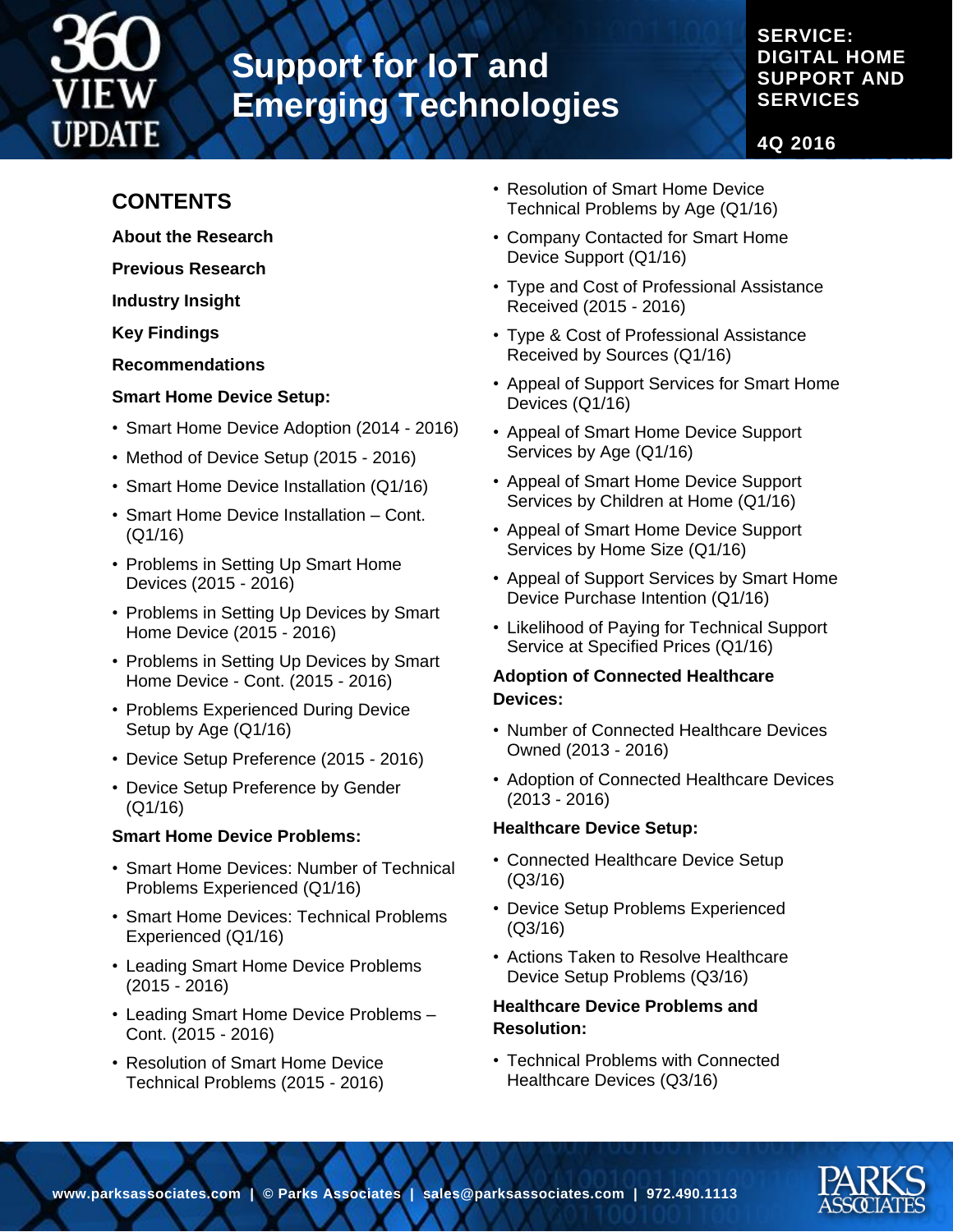

**SERVICE: DIGITAL HOME SUPPORT AND SERVICES**

**4Q 2016**

- Top Issues with Connected Healthcare Devices (Q3/16)
- Healthcare Device Problem Resolution (Q3/16)
- Cost of Professional Assistance to Resolve Healthcare Device Problems (Q3/16)
- Appeal of Support Services for Connected Healthcare Devices (Q3/16)
- Appeal of Healthcare Support Services by Age (Q3/16)
- Appeal of Healthcare Support Services by Gender (Q3/16)
- Apple of Healthcare Support Services by Children (Q3/16)
- Appeal of Healthcare Support Services by Family Size (Q3/16)
- Appeal of Healthcare Support Services by Healthcare Device Ownership (Q3/16)
- Appeal of Healthcare Support Services by Number of Healthcare Device Owned (Q3/16)